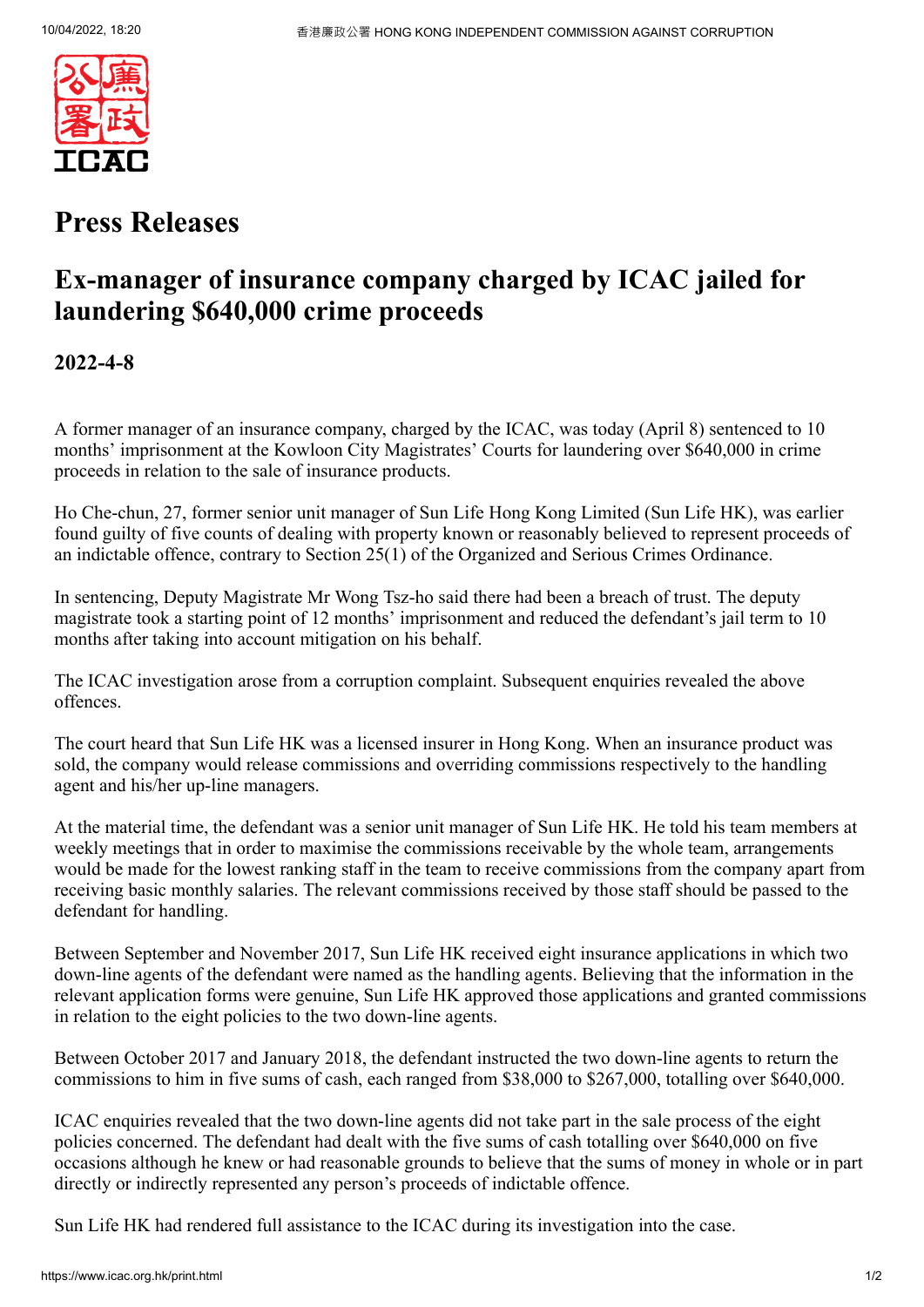10/04/2022, 18:20 香港廉政公署 HONG KONG INDEPENDENT COMMISSION AGAINST CORRUPTION

The prosecution was today represented by prosecuting counsel Eddie Sean, assisted by ICAC officer Nick Lai. [Back to Index](https://www.icac.org.hk/index.html)